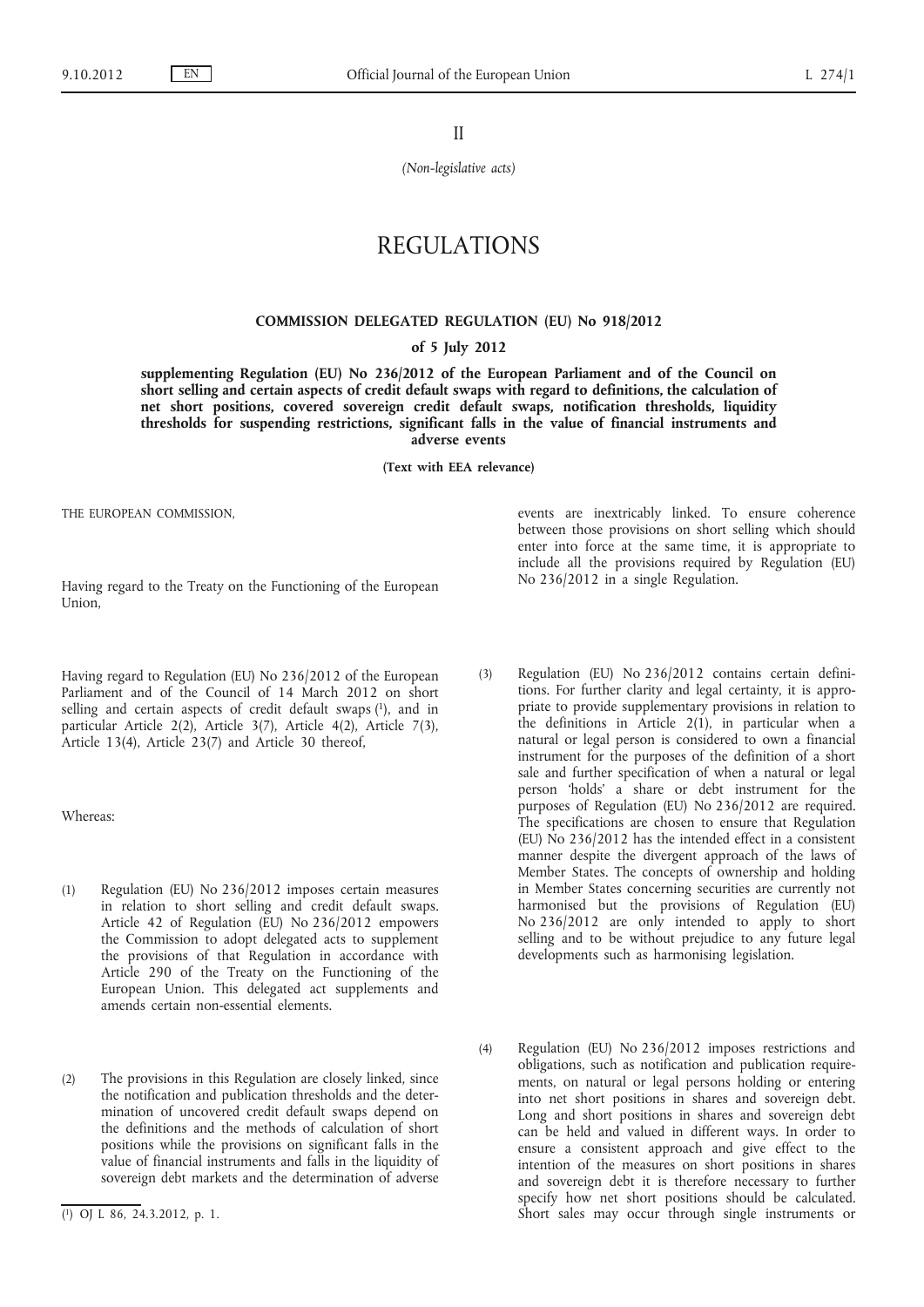through baskets of sovereign debt and so it is necessary to specify how short sales through baskets are included in these calculations. In order to ensure a robust approach to the calculation of net short positions, it is necessary to apply a more restrictive approach to specifying long positions than short positions in shares. Because the value of some financial instruments depend on variations in the price of underlying instruments, it is necessary to specify how to account for this. The deltaadjusted methodology is specified since it is a commonly accepted practice.

- (5) Net short positions are calculated by reference to the long and short positions held by a natural or legal person. However long and short positions may be held by different entities within a group or in different funds managed by a fund manager. Large net short positions may be concealed by distributing them amongst entities within a group or amongst different funds. To reduce avoidance and ensure that the notifications and reporting of short positions provide an accurate and representative picture, more detailed provisions specifying how the calculation of net short positions should be performed for entities within a group and for fund managers are required. To give effect to these provisions it is necessary to define the meaning of investment strategy in order to clarify which entities' short positions in a group and which funds' short positions should be aggregated. It is also necessary to define management activities to clarify which funds' short positions should be aggregated. In order to ensure that the notifications are made, it is necessary to specify which entities within a group or in different funds are required to perform the calculations and make the notifications.
- (6) Regulation (EU) No 236/2012 imposes restrictions on entering into uncovered sovereign credit default swap transactions but permits sovereign covered credit default swaps entered into for legitimate hedging purposes. A wide variety of assets and liabilities may be hedged using sovereign credit default swaps but distinguishing between legitimate hedging and speculation may be difficult in many cases. Detailed and additional specification of the cases in which a sovereign credit default swap can be considered to be covered is therefore required. Where a quantitative measure of correlation needs to be specified on a consistent basis, a simple, widely accepted and understood measure such as the Pearson's correlation coefficient should be used, calculated as the covariance of two variables divided by the product of their standard deviations. Matching assets and liabilities to create a perfect hedge is in practice difficult due to the diverse characteristics of different assets and liabilities as well as volatility in their values. Regulation (EU) No 236/2012 requires a proportionate approach to measures and when defining an uncovered credit default swap, it is therefore necessary to specify how a proportionate approach should be applied to assets and liabilities hedged by a covered credit default swap. Whereas Regulation (EU) No 236/2012 does not prescribe a specific degree of correlation necessary for a

covered position in a sovereign credit default swap, it is necessary to specify that correlation should be meaningful.

- (7) Regulation (EU) No 236/2012 requires that a natural or legal person holding a net short position in sovereign debt in excess of a threshold should notify the relevant competent authority of these positions. An appropriate specification of this threshold is therefore required. Minimal values that would not have any significant impact on the relevant sovereign debt market should not require notification and the threshold should take into account, inter alia, the liquidity of each individual bond market and the stock of outstanding sovereign debt as well as the objectives of this measure.
- (8) The data required for the calculation of notification thresholds for net short positions relating to issued sovereign debt will not be available at the date of entry into force of this Regulation. Therefore the two criteria used to set the initial notification thresholds at the date of publication should be firstly the total amount of outstanding issued sovereign debt of the sovereign issuer and secondly the existence of a liquid futures market for that sovereign debt. Revised thresholds should be adopted when the relevant data on all the criteria is available.
- (9) Where the liquidity in a sovereign debt market falls below a certain threshold, the restrictions on investors entering into uncovered short sales of sovereign debt may be lifted temporarily for the purpose of stimulating liquidity in that market. Where there is a significant fall in the value of a financial instrument on a trading venue, competent authorities may prohibit, restrict short selling or otherwise limit transactions in that instrument. There are a wide variety of instruments and it is necessary to specify the threshold for each of the different classes of financial instruments taking into account, differences such as those between the instruments and the different volatilities of their respective markets.
- (10) No threshold for a significant fall in the value of the unit price of a listed UCITS, except for exchange-traded funds that are UCITS, is specified in this Regulation as although the price may vary freely in the trading venue, it is subject to a rule in Directive 2009/65/EC of the European Parliament and of the Council of 13 July 2009 on the coordination of laws, regulations and administrative provisions relating to undertakings for collective investment in transferable securities (UCITS) (1) which keeps the prices close to the net asset value of the UCITS. No threshold for a significant fall in the value of derivatives is specified other than those specified in this Regulation.

<sup>(</sup> 1) OJ L 302, 17.11.2009, p. 32.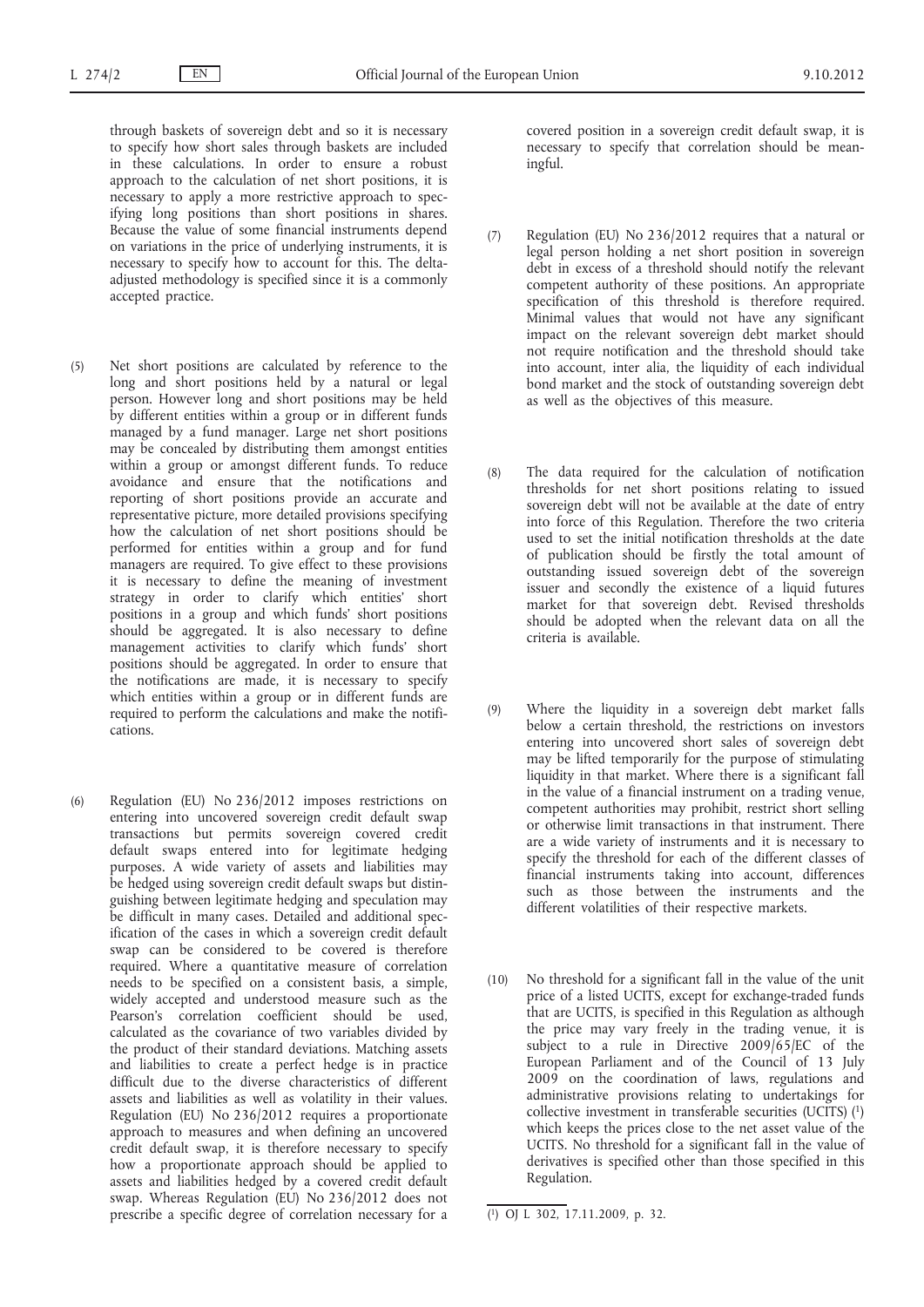- (11) This Regulation clarifies the intervention powers of both the relevant competent authorities and the European Securities Markets Authority (ESMA) established and exercising its powers in accordance with Regulation (EU) No 1095/2010 of the European Parliament and of the Council  $(1)$  as regards adverse events or developments. A list of these events is required to ensure a consistent approach while permitting appropriate action to be taken where unforeseen adverse events or developments occur.
- (12) For reasons of legal certainty it is necessary that this Regulation enter into force on the same day as Commission Delegated Regulation (EU) No 919/2012 (2),

HAS ADOPTED THIS REGULATION:

#### CHAPTER I

#### **GENERAL**

### *Article 1*

### **Subject matter**

This Regulation lays down detailed rules supplementing the following Articles of Regulation (EU) No 236/2012 with regard to:

- Article 2(2) of Regulation (EU) No 236/2012 further specifying the definitions of ownership and short sale,
- Article 3(7) of Regulation (EU) No 236/2012 further specifying cases of and the method for calculating a net short position and the definition of holding,
- Article 4(2) of Regulation (EU) No 236/2012 further specifying uncovered positions in sovereign credit default swaps and the calculation methods for groups and fund management activities,
- Article 7(3) of Regulation (EU) No 236/2012 further specifying the notification threshold for significant short positions in sovereign debt,
- Article 13(4) of Regulation (EU) No 236/2012 further specifying the liquidity threshold for suspending restrictions on short sales of sovereign debt,
- Article 23(7) of Regulation (EU) No 236/2012 further specifying the meaning of significant falls in value of financial instruments other than liquid shares,

— Article 30 of Regulation (EU) No 236/2012 further specifying criteria and factors to be taken into account in determining in which cases the adverse events or developments referred to in Articles 18 to 21 and Article 27 and the threats referred to in point (a) of Article 28(2) of Regulation (EU) No 236/2012 arise.

#### *Article 2*

### **Definitions**

For the purposes of this Regulation, the following definitions shall apply:

- (a) 'group' means those legal entities which are controlled undertakings within the meaning of Article 2(1)(f) of Directive 2004/109/EC of the European Parliament and of the Council (3) and the single natural or legal person that controls such undertaking;
- (b) 'supra-national issuer' means an issuer within the meaning of Article  $2(1)(d)(i)$ , (iv), (v) and (vi) of Regulation (EU) No 236/2012.

#### CHAPTER II

#### **SUPPLEMENTARY SPECIFICATION OF DEFINITIONS PURSUANT TO ARTICLE 2(2) AND ARTICLE 3(7)(a)**

#### *Article 3*

#### **Specification of the term 'ownership' and defining a short sale**

1. For the purposes of defining a short sale, the determination, where applicable, of whether a natural or legal person is considered to own a financial instrument when there are legal or beneficial ownerships thereof shall be made in accordance with the law applicable to the relevant short sale of that share or debt instrument. Where natural or legal persons are the beneficial owners of a share or debt instrument, that share or debt instrument shall be deemed to be owned by the ultimate beneficial owner, including where the share or debt instrument is held by a nominee. For the purposes of this Article, the beneficial owner shall be the investor who assumes the economic risk of acquiring a financial instrument.

2. For the purposes of points (i), (ii) and (iii) of Article  $2(1)(b)$ of Regulation (EU) No 236/2012, and a 'short sale' within the meaning of Article 2(1)(b) of Regulation (EU) No 236/2012, does not include:

(a) the sale of financial instruments that have been transferred under a securities lending or repo agreement, provided that the securities will either be returned or the transferor recalls the securities so that settlement can be effected when it is due;

<sup>(</sup> 1) OJ L 331, 15.12.2010, p. 84.

<sup>(</sup> 2) See page 16 of this Official Journal. (3) OJ L 390, 31.12.2004, p. 38.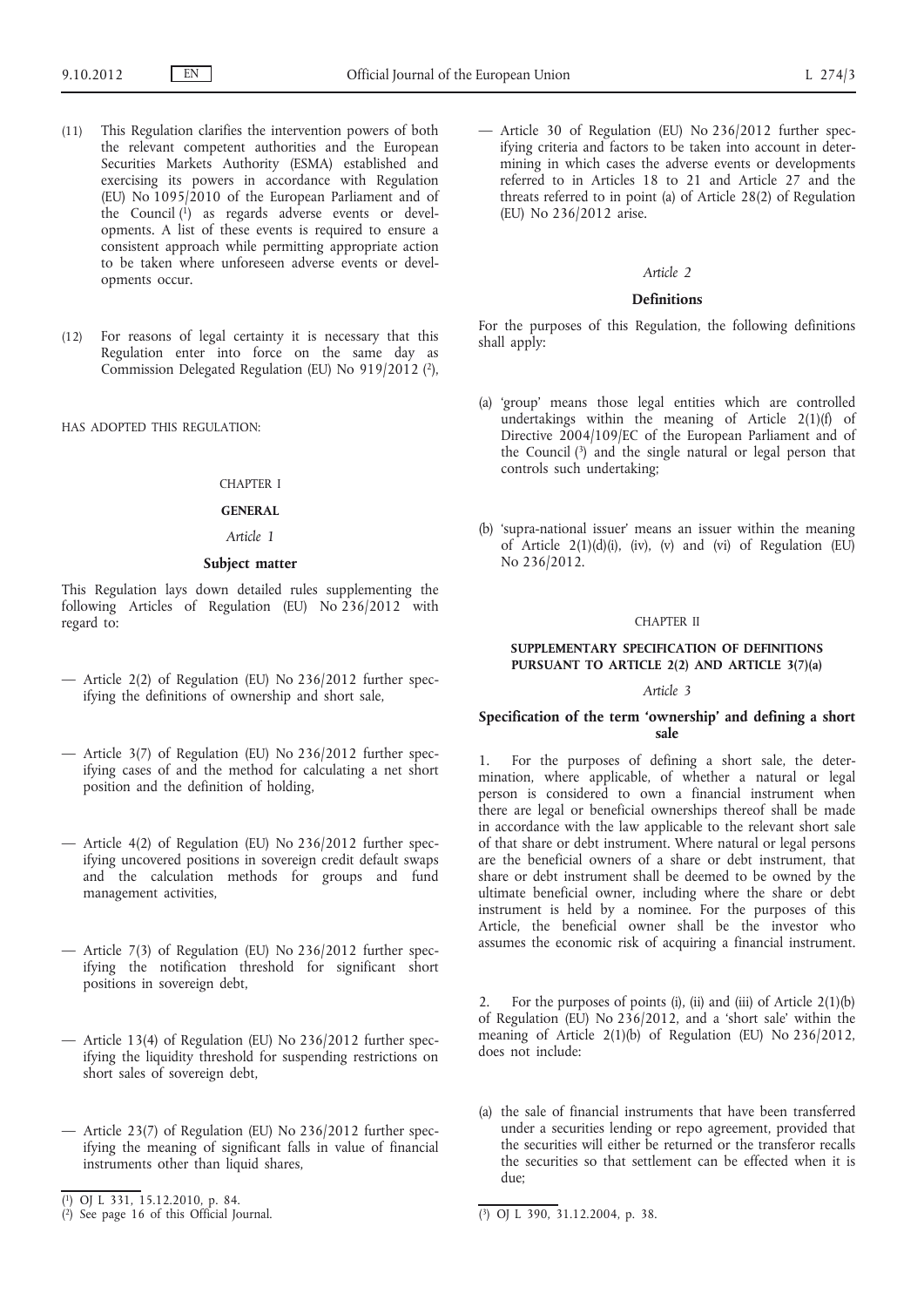- (b) the sale of a financial instrument by a natural or legal person who has purchased the financial instrument prior to the sale but has not taken delivery of that financial instrument at the time of the sale provided that the financial instrument will be delivered at such time that the settlement may be effected when due;
- (c) the sale of a financial instrument by a natural or legal person who has exercised an option or a similar claim on that financial instrument, provided that the financial instrument will be delivered at such a time that the settlement may be effected when due.

# *Article 4*

#### **Holding**

A natural or legal person is considered to hold a share or debt instrument for the purposes of Article 3(2)(a) of Regulation (EU) No 236/2012 in the following circumstances:

- (a) the natural or legal person owns the share or debt instrument in accordance with Article 3(1);
- (b) an enforceable claim to be transferred ownership of the share or debt instrument to the natural or legal person in accordance with the law applicable to the relevant sale.

#### CHAPTER III

#### **NET SHORT POSITIONS PURSUANT TO ARTICLE 3(7)(b)**

#### *Article 5*

#### **Net short positions in shares — long positions**

1. The holding of a share through a long position in a basket of shares shall, in relation to that share, also be taken into account to the extent that that share is represented in that basket.

2. Any exposure through a financial instrument other than the share which confers a financial advantage in the event of an increase in the price of the share as set out in Article 3(2)(b) of Regulation (EU) No  $236/2012$  means any exposure to share capital through any one or more of the instruments listed in Annex I, Part 1.

The exposure referred to in the first subparagraph depends on the value of the share in respect of which a net short position has to be calculated, and which confers a financial advantage in the event of an increase in the price or value of the share.

# *Article 6*

#### **Net short positions in shares — short positions**

1. A short sale of a share through the short sale of a basket of shares shall, in relation to that share, also be taken into account to the extent that that share is represented in the basket.

2. For the purposes of Article 3(1)(a) and 3(3) of Regulation (EU) No 236/2012 where a position in a financial instrument, including those listed in Annex I, Part 1, confers a financial advantage in the event of a decrease in the price or value of the share, this position shall be taken into account in calculating the short position.

#### *Article 7*

#### **Net short positions in shares — general**

The following criteria shall be taken into account for the purposes of net short positions referred to in Articles 5 and 6:

- (a) it is irrelevant whether a cash settlement or physical delivery of underlying assets has been agreed;
- (b) short positions on financial instruments that give rise to a claim to unissued shares, and subscription rights, convertible bonds and other comparable instruments shall not be considered as short positions when calculating a net short position.

### *Article 8*

### **Net short position in sovereign debt — long positions**

1. For the purposes of this Article and Annex II, pricing shall mean the yield, or where there is no yield for one of the relevant assets or liabilities or the yield is an inappropriate comparator between the relevant assets or liabilities, it shall mean the price. The holding of a sovereign debt instrument through a long position in a basket of sovereign debt instruments of different sovereign issuers shall in relation to that sovereign debt, also be taken into account to the extent that that sovereign debt is represented in that basket.

For the purpose of Article  $3(2)(b)$  of Regulation (EU) No 236/2012, any exposure through an instrument other than the sovereign debt which confers a financial advantage in the event of an increase in the price of the sovereign debt means any exposure through any one or more of the instruments listed in Annex I, Part 2 provided always that their value depends on the value of the sovereign debt in respect of which a net short position has to be calculated, and which confers a financial advantage in the event of an increase in the price or value of the sovereign debt.

3. Provided always that they are highly correlated in accordance with Article 3(5) of Regulation (EU) No 236/2012 and with paragraphs 4 and 5, all net holdings of sovereign debt of a sovereign issuer which is highly correlated with the pricing of the sovereign debt in any short position shall be included in the calculation of the long position. Sovereign debt instruments from issuers located outside the Union shall not be included.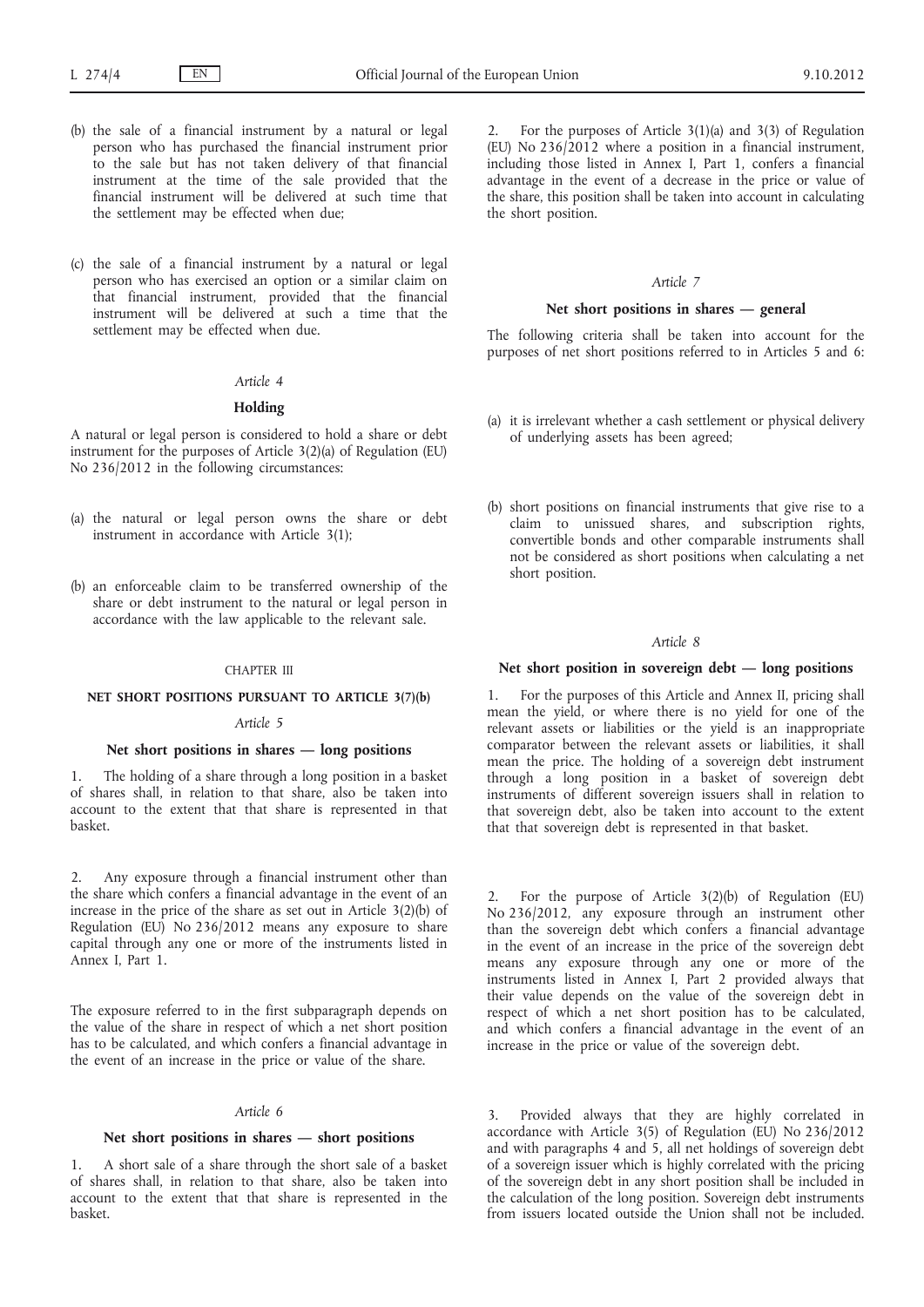4. For assets with a liquid market price, a high correlation between the pricing of a debt instrument of another sovereign issuer and the pricing of the debt of the given sovereign issuer shall be measured on a historical basis using daily accumulated weighted data for the 12-month period preceding the position in the sovereign debt. For assets for which there is no liquid market or where the price history is less than 12 months, an appropriate proxy of similar duration shall be used.

5. For the purposes of Article 3(5) of Regulation (EU) No 236/2012, a debt instrument and a issued sovereign debt shall be considered to be highly correlated where the Pearson's correlation coefficient is at least 80 % between the pricing of the debt instrument of another sovereign issuer and the pricing of the given sovereign debt for the relevant period.

6. If the position subsequently ceases to be highly correlated based on a rolling 12-month time-frame, then the sovereign debt of the previously highly correlated sovereign issuer shall no longer be taken into account when calculating a long position. However, positions shall not be deemed to cease to be highly correlated where there is a temporary fall in the level of correlation of the sovereign debt for no more than three months below the level set out in paragraph 4, provided that the correlation coefficient is at least of  $60$  % throughout this three-month period.

7. In calculating net short positions, it shall be irrelevant whether a cash settlement or physical delivery of underlying assets has been agreed.

#### *Article 9*

# **Net short positions in sovereign debt — short positions**

1. A short sale of sovereign debt through the sale of a basket of sovereign debt shall in relation to that sovereign debt also be taken into account to the extent that that sovereign debt is represented in the basket.

2. For the purposes of Article 3(1)(a) and 3(3) of Regulation (EU) No  $236/2012$  where a position in an instrument, including those listed in Article 8(2), confers a financial advantage in the event of a decrease in the price or value of the sovereign debt, this position shall be taken into account in calculating the short position.

3. Any sovereign credit default swap referenced to a sovereign issuer shall be included in the calculation of net short positions in that sovereign debt. Sales of sovereign credit default swaps shall be considered to be long positions and purchases of sovereign credit default swaps shall be considered to be short positions.

If a sovereign credit default swap position is hedging a risk other than the referenced sovereign debt, the value of the hedged risk cannot be treated as a long position for the purposes of calculating whether a natural or legal person has a net short position in the issued sovereign debt of a sovereign issuer.

5. In calculating net short positions, it is irrelevant whether cash settlement or physical delivery of underlying assets has been agreed.

#### *Article 10*

#### **Method of calculation of net short positions in relation to shares**

1. For the purposes of calculating the net short position in shares pursuant to Article  $3(4)$  of Regulation (EU) No 236/2012, the delta-adjusted model for shares set out in Annex II shall be used.

2. Any calculations by a natural or legal person of a long and short position in relation to the same shares shall use the same methods.

3. The calculation of net short positions shall take into account transactions in all financial instruments, whether on or outside a trading venue, that confer a financial advantage in the event of a change in price or value of the share.

#### *Article 11*

#### **Calculation of net short positions for sovereign debt**

1. For the purposes of Article 3(5) of Regulation (EU) No 236/2012, net short positions in sovereign debt shall be calculated by taking into account transactions in all financial instruments that confer a financial advantage in the event of a change in the price or yield of the sovereign debt. The deltaadjusted model for sovereign debt set out in Annex II shall be used.

2. In accordance with Article 3(6) of Regulation (EU) No 236/2012 positions shall be calculated for every sovereign issuer in which a natural or legal person holds a short position.

### CHAPTER IV

### **NET SHORT POSITIONS IN FUNDS OR GROUPS PURSUANT TO ARTICLE 3(7)(c)**

### *Article 12*

### **Method of calculating positions for management activities related to several funds or managed portfolios**

1. The calculation of the net short position in a particular issuer shall be made in accordance with Article  $3(7)(a)$  and (b) of Regulation (EU) No 236/2012 for each individual fund, irrespective of its legal form and for each managed portfolio.

2. For the purposes of Article 12 and Article 13, the following definitions shall apply:

(a) 'investment strategy' means a strategy that is pursued by a management entity, regarding a particular issuer, that aims to have either a net short or a net long position taken through transactions in various financial instruments issued by or that relate to that issuer;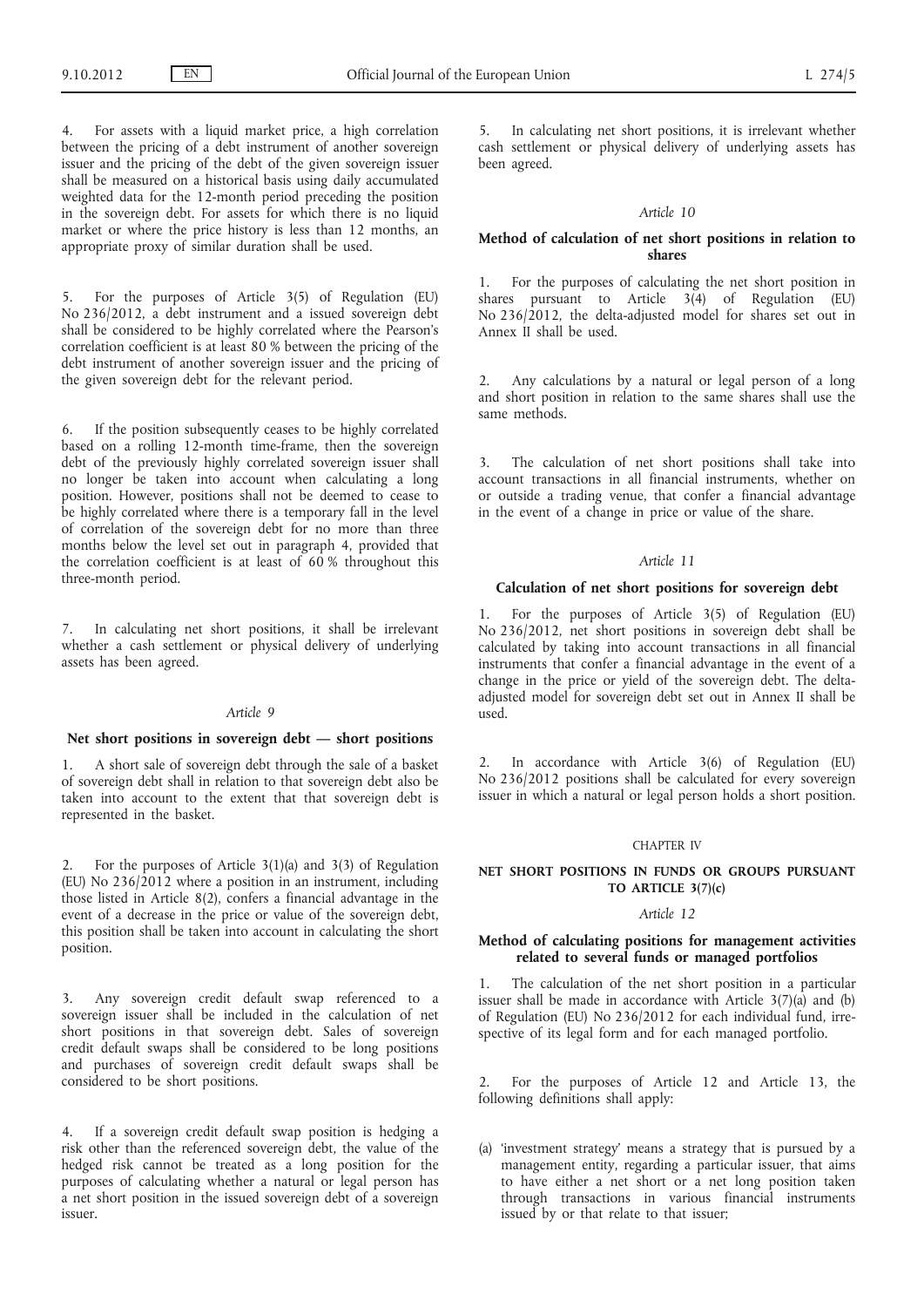- (b) 'management activities' means management of funds irrespective of their legal form and portfolio management in accordance with mandates given by clients on a discretionary client-by-client basis where such portfolios include one or more financial instruments;
- (c) 'management entity' means a legal person or entity, including a division, unit or department that manages, on a discretionary basis, funds or portfolios pursuant to a mandate.

3. The management entity shall aggregate the net short positions of the funds and portfolios under its management for which the same investment strategy is pursued in relation to a particular issuer.

When applying the method described above, the management entity shall:

- (a) take into account the positions of the funds and portfolios the management of which has been delegated by a third party;
- (b) exclude the positions of the funds and portfolios the management of which it has delegated to a third party.

The management entity shall report, and disclose where required, the net short position that results from paragraphs 3 and 4 when it reaches or exceeds a relevant notification or disclosure threshold in accordance with Articles 5 to 11 of Regulation (EU) No 236/2012.

5. Where a single legal entity is performing management activities together with other non-management activities, it shall apply the method described set out in paragraphs 1 to 3 to its management activities only and report, and disclose the resulting net short positions.

6. For its non-management activities that give rise to the holding of short positions by the entity for its own account, that single legal entity shall perform the calculation of the net short position in a particular issuer in accordance with Article 3(7)(a) and (b) of Regulation (EU) No 236/2012 and report, and disclose the resulting net short positions.

# *Article 13*

### **Method of calculating positions for legal entities within a group that have long or short positions in relation to a particular issuer**

1. The calculation of the net short position shall be made in accordance with Article  $3(7)(a)$  and (b) of Regulation (EU) No 236/2012 for each legal entity constituting the group. The relevant legal entity, or on its behalf, the group it belongs to, shall report, and disclose, the net short position in a particular issuer when it reaches or exceeds a notification or disclosure threshold. Where one or more of the legal entities constituting the group are management entities, they shall apply the method described in Article 12(1) to 12(4) for fund and portfolio management activities.

2. The net short and long positions of all the legal entities constituting the group shall be aggregated and netted, with the exception of the positions of the management entities that perform management activities. The group shall report, and disclose where relevant, the net short position in a particular issuer when it reaches or exceeds a relevant notification or disclosure threshold.

3. When a net short position reaches or crosses the notification threshold in accordance with Article 5 or disclosure threshold in accordance with Article 6 of Regulation (EU) No 236/2012 then a legal entity within the group shall report, and disclose in accordance with Articles 5 to 11 of Regulation (EU) No 236/2012 the net short position in a particular issuer calculated according to paragraph 1 provided that no net short position at group level calculated according to paragraph 2 reaches or crosses a notification or disclosure threshold. A legal entity designated for this purpose shall report, and disclose where relevant, the net short position at group level in a particular issuer calculated according to paragraph 2 when:

- (i) no notification or disclosure threshold is reached or crossed by any legal entity within the group;
- (ii) a notification or disclosure threshold is reached or crossed simultaneously both by the group itself and any legal entity within that group.

#### CHAPTER V

#### **COVERED SOVEREIGN CREDIT DEFAULT SWAPS PURSUANT TO ARTICLE 4(2)**

#### *Article 14*

### **Cases which are not uncovered sovereign credit default swap positions**

1. In the following cases a sovereign credit default swap position shall not be considered an uncovered position in accordance with Article 4(1) of Regulation (EU) No 236/2012.

(a) In respect of hedges for the purpose of Article 4(1)(b) of Regulation (EU) No 236/2012, the sovereign credit default swap shall not be considered an uncovered position in accordance with Article 4(1) of Regulation (EU) No 236/2012 and shall serve to hedge against the risk of decline in the value of assets or liabilities correlated with the risk of the decline of the value of the sovereign debt which the credit default swap references and where those assets or liabilities refer to public or private sector entities in the same Member State.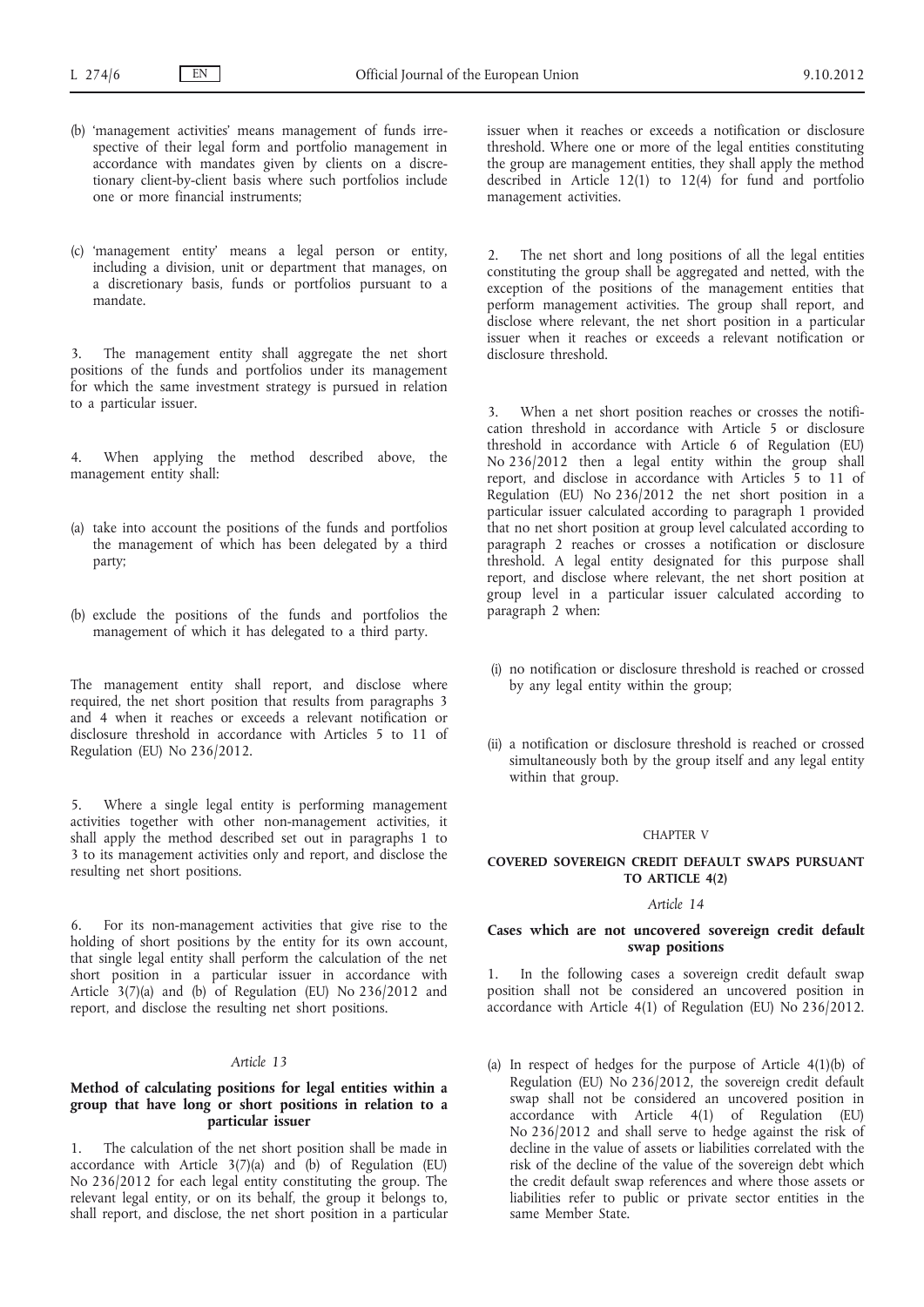- (b) A sovereign credit default swap position, in which assets or liabilities refer to public or private sector entities in the same Member State as the reference sovereign for the credit default swap, shall not be considered an uncovered position in accordance with Article 4(1) of Regulation (EU) No 236/2012 where it:
	- (i) references a Member State, including any ministry, agency or special purpose vehicle of the Member State, or in the case of a Member State that is a federal state, one of the members making up the federation;
	- (ii) is used to hedge any assets or liabilities meeting the correlation test set out in Article 18.
- (c) A sovereign credit default swap position, where the assets or liabilities refer to a sovereign issuer in which the reference sovereign for the credit default swap is a guarantor or shareholder, shall not be considered an uncovered position in accordance with Article 4(1) of Regulation (EU) No 236/2012 where it:
	- (i) references a Member State;
	- (ii) is used to hedge any assets or liabilities meeting the correlation test set out in Article 18.

2. For the purposes of point (a) of paragraph 1, a correlation shall exist between the value of the asset or liability being hedged and the value of the referenced sovereign debt as set out in Article 18.

#### *Article 15*

### **Cases which are not uncovered sovereign credit default swap positions where the obligor is established or the asset or liability is located in more than one Member State**

1. Where the obligor of, or counterparty to, an asset or liability is established in more than one Member State a sovereign credit default swap position shall not be considered an uncovered position in the following cases, in accordance with Article  $4(1)$  of Regulation (EU) No 236/2012, and provided that the correlation test in Article 18 of this Regulation is met in each case:

(a) where there is a parent company in one Member State and a subsidiary in another Member State and a loan has been made to the subsidiary. Where there is either explicit or implicit credit support to the subsidiary by the parent, it shall be permissible to purchase sovereign credit default swaps in the Member State of the parent rather than the subsidiary;

- (b) where there is a parent holding company which own or controls a subsidiary operating company in a different Member States. If the parent company is the issuer of the bond but the assets and revenues that are hedged are owned by the subsidiary, it shall be permissible to buy sovereign credit default swaps referenced to the Member State of the subsidiary;
- (c) to hedge an exposure to a company in one Member State which has invested in the sovereign debt of a second Member State to the extent that that company would be significantly impacted in the event of a significant fall in the value of the sovereign debt of the second Member State, provided that the company is established in both Member States. Where the correlation between this risk and the debt of the second Member State is greater than the correlation between this risk and the debt of the Member State in which the company is established it shall be permissible to buy sovereign credit default swaps referenced to the second Member State.

2. A sovereign credit default swap position shall not be considered an uncovered position in the following cases, in accordance with Article  $4(1)$  of Regulation (EU) No 236/2012, and provided that the correlation test in Article 18 of this Regulation is met in each case:

- (a) where the obligor of, or counterparty to, an asset or liability being hedged is a company which has operations across the Union or where the exposure being hedged relates to the Union or the Member States which have the euro as their currency, it shall be permissible to hedge it with an appropriate European or euro area index of sovereign bond credit default swaps;
- (b) where the counterparty to an asset or liability being hedged is a supra-national issuer, it shall be permissible to hedge the counterparty risk with an appropriately chosen basket of sovereign credit default swaps referencing that entity's guarantors or shareholders.

### *Article 16*

#### **Justification of uncovered sovereign credit default swap positions**

Any natural or legal person entering into a sovereign credit default swap position shall, on the request of the competent authority:

- (a) justify to that competent authority which of the cases set out in Article 15 were fulfilled at the time the position was entered into;
- (b) demonstrate to that competent authority compliance with the correlation test in Article 18 and the proportionality requirements in Article 19 in respect of that sovereign credit default swap position at any time that they hold that sovereign credit default swap.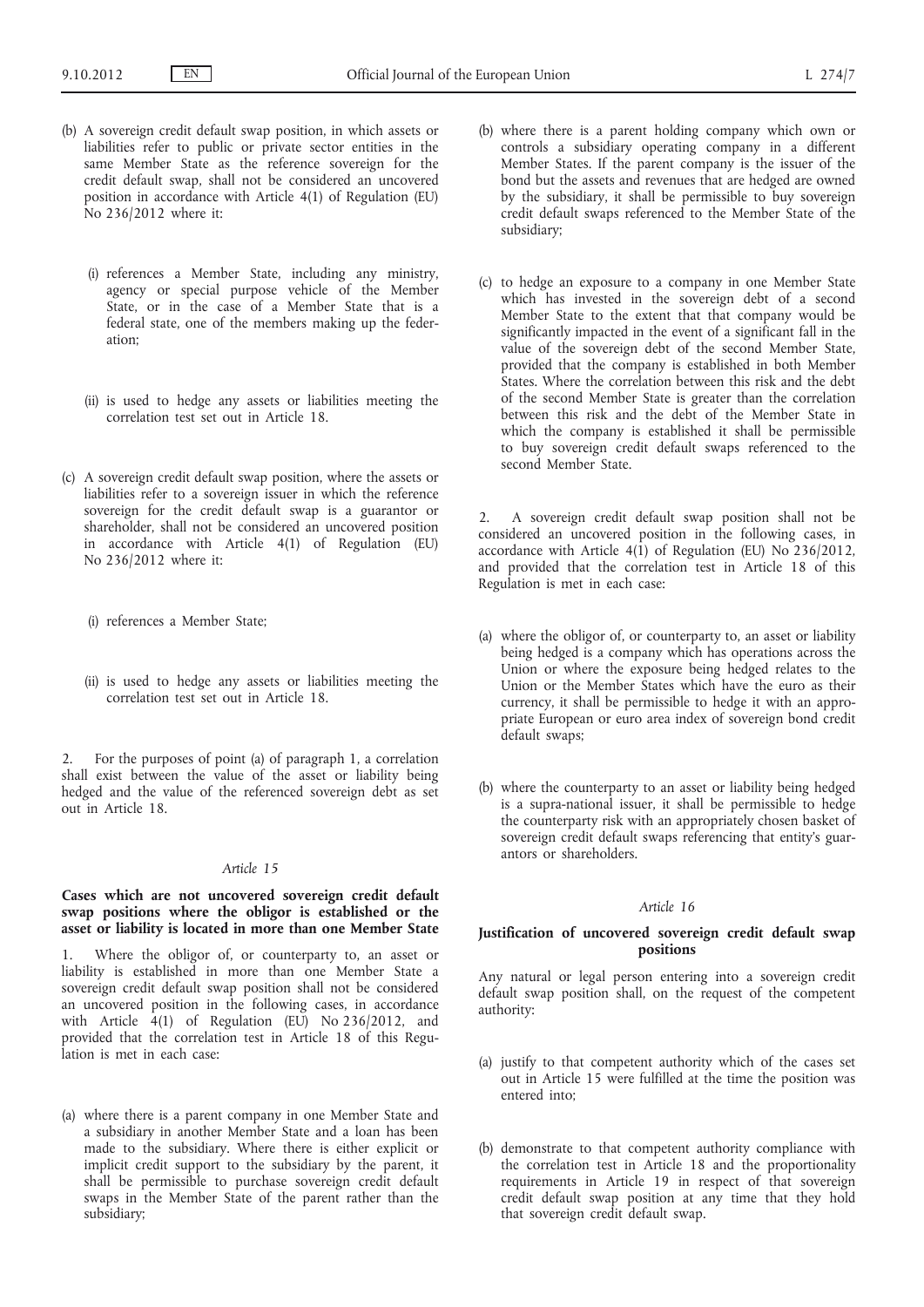# *Article 17*

### **Hedged assets and liabilities**

The following are cases where assets and liabilities may be hedged through a sovereign credit default swap position, provided the conditions set out in Articles 15 and 18 and in Regulation (EU) No 236/2012 are met:

- (a) a long position in the sovereign debt of the relevant issuer;
- (b) any position or portfolio used in the context of hedging exposures to the sovereign issuer referenced in the credit default swaps;
- (c) any assets or liabilities which refer to public sector entities in the Member State whose sovereign debt is referenced in the credit default swap. This includes exposures to central, regional and local administration, public sector entities or any exposure guaranteed by the referred entity and may include financial contracts, a portfolio of assets or financial obligations, interest rate or currency swap transactions where the sovereign credit default swap is used as a counterparty risk management tool for hedging exposure on financial or foreign trade contracts;
- (d) exposures to private sector entities established in the Member State which is referenced in the sovereign credit default swap. The exposures in question include but are not limited to loans, counterparty credit risk (including potential exposure when regulatory capital is required for such exposure), receivables and guarantees. The assets and liabilities include but are not limited to financial contracts, a portfolio of assets or financial obligations, interest rate or currency swap transactions where the sovereign credit default swap is used as a counterparty risk management tool for hedging exposure on financial contracts or trade finance exposures;
- (e) any indirect exposures to any of the above entities obtained through exposure to indices, funds or special purpose vehicles.

### *Article 18*

#### **Correlation tests**

1. The correlation test referred to in this Chapter shall be met in either of the following cases:

(a) the quantitative correlation test shall be met by showing a Pearson's correlation coefficient of at least 70 % between the price of the assets or liabilities and the price of the sovereign debt calculated on a historical basis using data for at least a period of 12 months of trading days immediately preceding the date when the sovereign credit default swap position is taken out;

(b) the qualitative correlation shall be met by showing meaningful correlation, which means a correlation that is based on appropriate data and is not evidence of a merely temporary dependence. The correlation shall be calculated on a historical basis using data for the 12 months of trading days before the sovereign credit default swap position is taken out, weighted to the most recent time. A different time-frame shall be used if it is demonstrated that the conditions prevailing in that period were similar to those at the time that the sovereign credit default swap position is to be taken out or which would occur in the period of the exposure being hedged. For assets for which there is not a liquid market price or where there is not a sufficiently long price history, an appropriate proxy shall be used.

The correlation test in paragraph 1 shall be deemed to have been met if it can be demonstrated that:

- (a) the exposure being hedged relates to an enterprise which is owned by the sovereign issuer or where the sovereign issuer owns a majority of its voting share capital or whose debts are guaranteed by the sovereign issuer;
- (b) the exposure being hedged relates to a regional, local or municipal government of the Member State;
- (c) the exposure being hedged relates to an enterprise whose cash flows are significantly dependent on contracts from a sovereign issuer or a project which is funded or significantly funded or underwritten by a sovereign issuer, such as an infrastructure project.

The relevant party shall justify that the correlation test was met at the time that the sovereign credit default swap position was entered into upon request by the relevant competent authority.

# *Article 19*

#### **Proportionality**

1. In determining whether the size of the sovereign credit default swap position is proportionate to the size of the exposures hedged, where a perfect hedge is not possible, an exact match is not required and limited over-provision shall be permitted in accordance with paragraph 2. The relevant party shall justify upon request to the competent authority why an exact match was not possible.

Where justified by the nature of the assets and liabilities being hedged and their relationship to the value of the obligations of the sovereign which are within the scope of the credit default swap, a greater value of sovereign credit default swap shall be held to hedge a given value of exposures. However, this shall only be permitted where it is demonstrated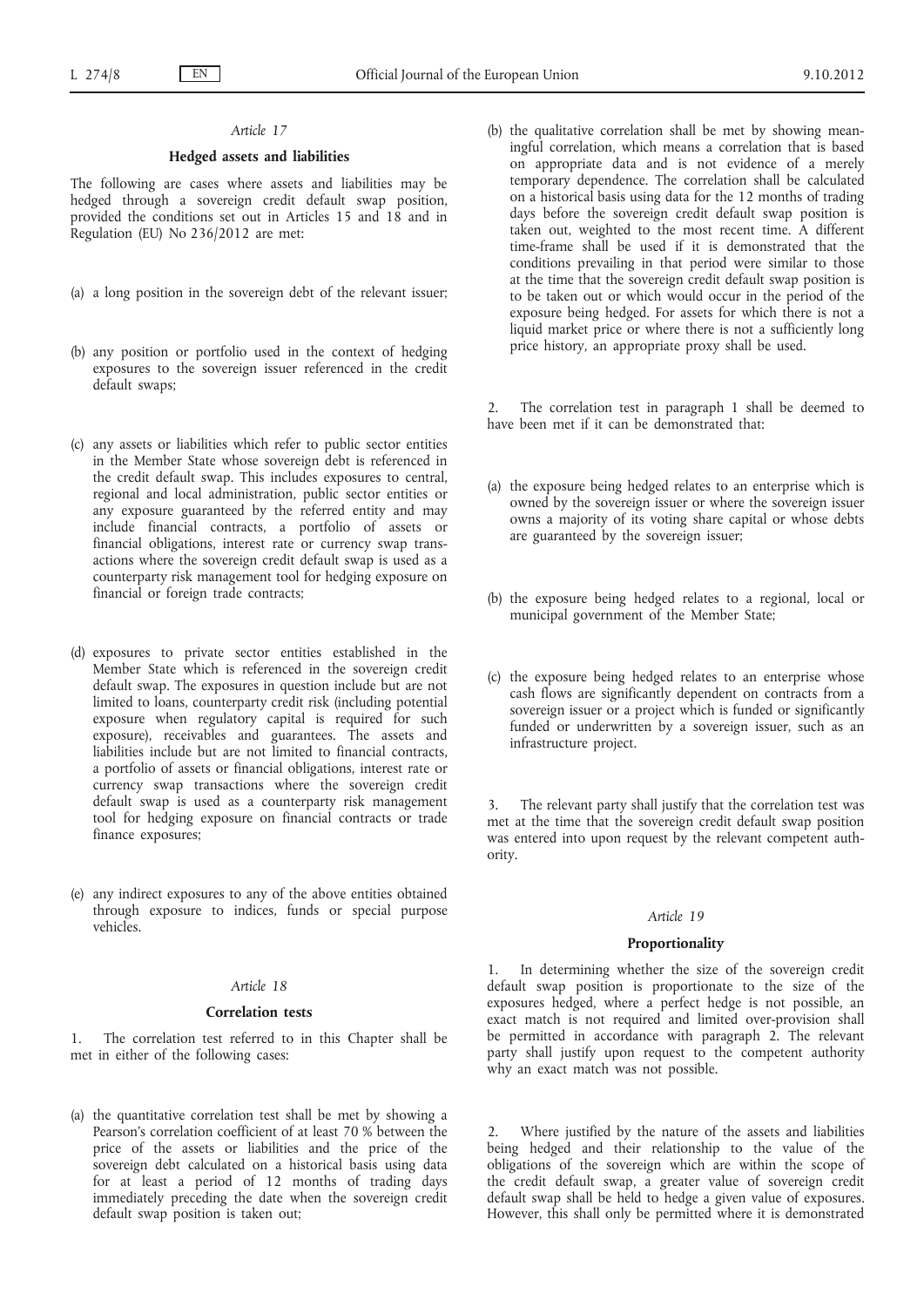that a larger value of sovereign credit default swap is necessary to match a relevant measure of risk associated with the reference portfolio, taking into account as the following factors:

- (a) the size of the nominal position;
- (b) the sensitivity ratio of the exposures to the obligations of the sovereign which are within the scope of the credit default swap;
- (c) whether the hedging strategy involved is dynamic or static.

3. It is the responsibility of the position holder to ensure that its sovereign credit default swap position remains proportionate at all times and that the duration of the sovereign credit default swap position is aligned as closely as practicable given prevailing market conventions and liquidity with the duration of the exposures being hedged or the period during which the person intends to hold the exposure. If the exposures being hedged by the credit default swap position are liquidated or redeemed, they must either be replaced by equivalent exposures or the credit default swap position must be reduced or otherwise disposed of.

4. Provided that a sovereign credit default swap position was covered at the time it was entered into, it shall not be treated as becoming uncovered where the sole reason for the position becoming uncovered is a fluctuation in the market value of the hedged exposures or the value of the sovereign credit default swap.

5. In all circumstances, where parties accept a sovereign credit default swap position as a consequence of their obligations as members of a central counterparty which clears sovereign credit default swap transactions and as a result of the operation of the rules of that central counterparty, such a position shall be treated as involuntary and not as a position that the party has entered into and so shall not be considered uncovered pursuant to Article 4(1) of Regulation (EU) No 236/2012.

#### *Article 20*

# **Method of calculation of an uncovered sovereign credit default swap position**

1. The calculation of a natural or legal person's sovereign credit default swap position shall be its net position.

2. When calculating the value of the eligible risks hedged or to be hedged by a sovereign credit default swap position a distinction shall be made between static and dynamic hedging strategies. For static hedging, such as direct exposures to sovereign or public sector bodies in the sovereign, the metric used shall be the jump to default measure of the loss if the entity to which the position holder is exposed defaults. The resulting value shall then be compared against the net notional value of the credit default swap position.

When calculating the value of market value adjusted risks for which a dynamic hedging strategy is required, the calculations must be undertaken on a risk-adjusted rather than notional basis, taking into account the extent to which an exposure might increase or decrease during its duration and the relative volatilities of the assets and liabilities being hedged and of the referenced sovereign debt. A beta adjustment shall be used if the asset or liability for which the credit default swap position is being used as a hedge is different from the reference asset of the credit default swap.

4. Indirect exposures to risks, such as through indices, funds, special purpose vehicles, and to credit default swap positions shall be taken into account in proportion to the extent the reference asset, liability or credit default swap is represented in the index, fund or other mechanism.

5. The value of the eligible portfolio of assets or liabilities to be hedged shall be deducted from the value of the net credit default swaps position held. If the resulting number is positive the position shall be considered to be an uncovered credit default swaps position in accordance with Article 4(1) of Regulation (EU) No 236/2012.

### CHAPTER VI

# **NOTIFICATION THRESHOLDS FOR NET SHORT POSITIONS IN SOVEREIGN DEBT PURSUANT TO ARTICLE 7(3)**

#### *Article 21*

# **Notification thresholds for net short positions relating to the issued sovereign debt**

1. The relevant measure for the threshold that triggers notification to the relevant competent authority of net short positions in the issued sovereign debt of a sovereign issuer shall be a percentage of the total amount of outstanding issued sovereign debt for each sovereign issuer.

2. The reporting threshold shall be a monetary amount. This monetary amount shall be fixed by applying the percentage threshold to the outstanding sovereign debt of the sovereign issuer and rounding up to the nearest million euro.

3. The monetary amount implied by the percentage threshold shall be revised and updated quarterly in order to reflect changes in the total amount of outstanding issued sovereign debt of each sovereign issuer.

4. The monetary amount implied by the percentage threshold and the total amount of outstanding issued sovereign debt shall be calculated in accordance with the method of calculation for net short positions in sovereign debt.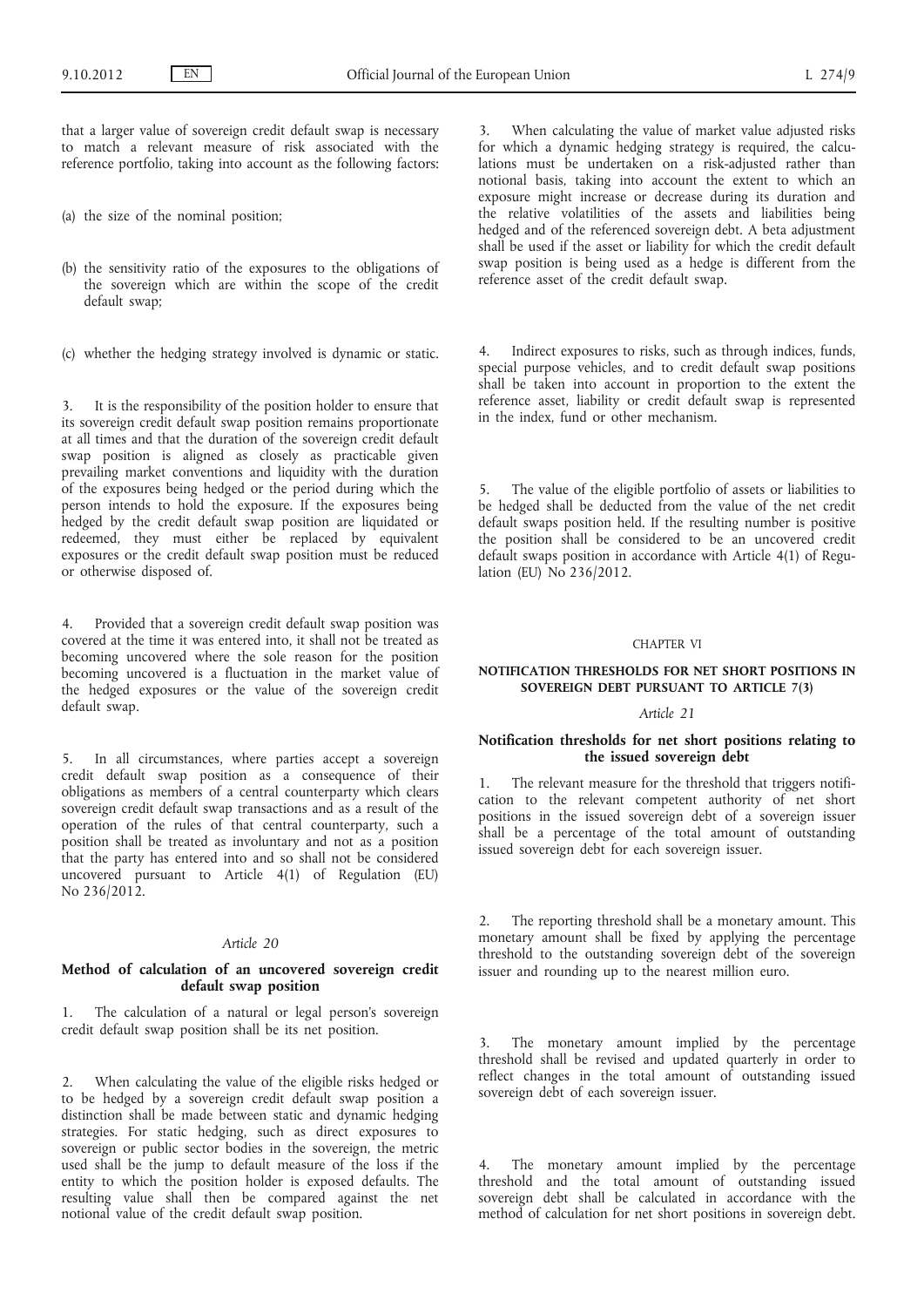5. The initial amounts and additional incremental levels for sovereign issuers shall be determined on the basis of the following factors:

- (a) the thresholds shall not require notifications of net short positions of minimal value in any sovereign issuers;
- (b) the total amount of outstanding sovereign debt for a sovereign issuer and average size of positions held by market participants relating to the sovereign debt of that sovereign issuer;
- (c) the liquidity of the sovereign debt market of each sovereign issuer, including, where appropriate, the liquidity of the futures market for that sovereign debt.

6. Taking into account the factors in paragraph 5, the relevant notification thresholds for the initial amount to be considered for each sovereign issuer is a percentage that equals 0,1 % or 0,5 % of the total amount of outstanding issued sovereign debt. The relevant percentage to be applied for each issuer shall be determined in application of the criteria described in paragraph 5, so that each sovereign issuer is assigned one of the two percentage thresholds used to calculate the monetary amounts that will be relevant for notification.

The two initial threshold categories at the date of entry into force of this Regulation shall be:

- (a) an initial threshold of 0,1 % applicable where the total amount of the outstanding issued sovereign debt is between 0 and 500 billion euro;
- (b) a threshold of 0,5 % applicable where the total amount of the outstanding issued sovereign debt is above 500 billion euro or where there is a liquid futures market for the particular sovereign debt.

8. The additional incremental levels shall be set at 50 % of the initial thresholds and shall be:

- (a) each 0,05 % above the initial notification threshold of 0,1 % starting at 0,15 %;
- (b) each 0,25 % above the initial threshold of 0,5 % starting at 0,75 %.

The sovereign issuer shall move to the appropriate threshold group where there has been a change in the sovereign debt market of the sovereign issuer and, applying the factors specified in paragraph 5, that change has subsisted for at least one calendar year.

#### CHAPTER VII

**PARAMETERS AND METHODS FOR CALCULATING LIQUIDITY THRESHOLD FOR SUSPENDING RESTRICTIONS ON SHORT SALES OF SOVEREIGN DEBT PURSUANT TO ARTICLE 13(4)**

#### *Article 22*

### **Methods for calculating and determining the threshold of liquidity for suspending restrictions on short sales in sovereign debt**

The measure of liquidity of the issued sovereign debt to be used by each competent authority is the turnover, defined as the total nominal value of debt instruments traded, in relation to a basket of benchmarks with different maturities.

2. The temporary suspension of restrictions on uncovered short sales in sovereign debt may be triggered when the turnover of a month falls below the fifth percentile of the monthly volume traded in the previous 12 months.

To perform these calculations each competent authority shall use the representative data readily available, from one or more trading venues, from over the counter (OTC) trading or from both, and inform ESMA of the data used thereafter.

4. Before the competent authorities exercise the power to lift the restrictions on short selling related to sovereign debt, they shall ensure that the significant drop in liquidity is not the result of seasonal effects on liquidity.

#### CHAPTER VIII

# **SIGNIFICANT FALL IN VALUE FOR FINANCIAL INSTRUMENTS OTHER THAN LIQUID SHARES PURSUANT TO ARTICLE 23**

#### *Article 23*

### **Significant fall in value for financial instruments other than liquid shares**

1. In respect of a share other than a liquid share, a significant fall in value during a single trading day compared to the closing price of the previous trading day means:

- (a) a decrease in the price of the share of 10 % or more where the share is included in the main national equity index and is the underlying financial instrument for a derivative contract admitted to trading on a trading venue;
- (b) a decrease in the price of the share of 20 % or more where the share price is EUR 0,50 or higher, or the equivalent in the local currency;
- (c) a decrease in the price of the share of 40 % or more in all other cases.

2. An increase of 7 % or more in the yield across the yield curve during a single trading day for the relevant sovereign issuer shall be considered a significant fall in value for a sovereign bond.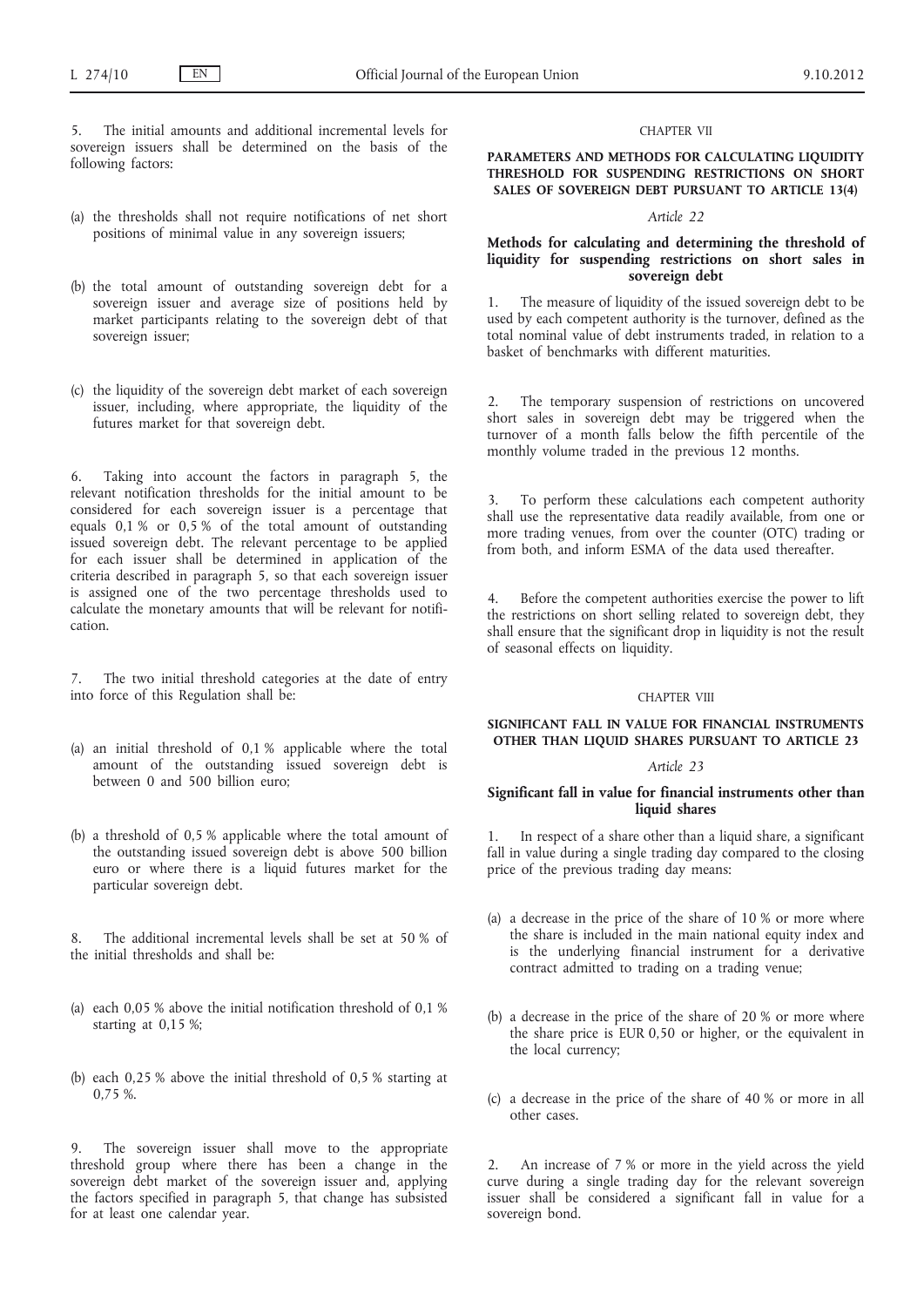3. An increase of 10 % or more in the yield of a corporate bond during a single trading day shall be considered a significant fall in value for a corporate bond.

4. A decrease of 1,5 % or more in the price of a moneymarket instrument during a single trading day shall be considered a significant fall in value for a money-market instrument.

5. A decrease of 10 % or more in the price of an exchangetraded fund during a single trading day shall be considered a significant fall in value for an exchange-traded fund, including exchange-traded funds that are UCITS. A leveraged exchangetraded fund shall be adjusted by the relevant leverage ratio to reflect a 10 % fall in the price of an equivalent unleveraged direct exchange-traded fund. A reverse exchange-traded fund shall be adjusted by a factor of -1 to reflect a 10 % fall in the price of an equivalent unleveraged direct exchange-traded fund.

6. Where a derivative, including financial contracts for difference, is traded on a trading venue and has as its only underlying financial instrument, a financial instrument for which a significant fall in value is specified in this Article and Article 23(5) of Regulation (EU) No  $236/2012$ , a significant fall in value in that derivative instrument shall be considered to have occurred when there has been a significant fall in that underlying financial instrument.

#### CHAPTER IX

# **ADVERSE EVENTS OR DEVELOPMENTS PURSUANT TO ARTICLE 30**

### *Article 24*

# **Criteria and factors to be taken into account in determining when adverse events or developments and threats arise**

1. For the purposes of Articles 18 to 21 of Regulation (EU) No 236/2012 adverse events or developments that may constitute a serious threat to the financial stability or market confidence in the Member State concerned or in one or more other Member States pursuant to Article 30 of Regulation (EU) No 236/2012 include any act, result, fact, or event that is or could reasonably be expected to lead to the following:

(a) serious financial, monetary or budgetary problems which may lead to financial instability concerning a Member State or a bank and other financial institutions deemed important to the global financial system such as insurance companies, market infrastructure providers and asset management companies operating within the Union when this may threaten the orderly functioning and integrity of financial markets or the stability of the financial system in the Union;

- (b) a rating action or a default by any Member State or banks and other financial institutions deemed important to the global financial system such as insurance companies, market infrastructure providers and asset management companies operating within the Union that causes or could reasonably be expected to cause severe uncertainty about their solvency;
- (c) substantial selling pressures or unusual volatility causing significant downward spirals in any financial instrument related to any banks and other financial institutions deemed important to the global financial system such as insurance companies, market infrastructure providers and asset management companies operating within the Union and sovereign issuers as the case may be;
- (d) any relevant damage to the physical structures of important financial issuers, market infrastructures, clearing and settlement systems, and supervisors which may adversely affect markets in particular where such damage results from a natural disaster or terrorist attack;
- (e) any relevant disruption in any payment system or settlement process, in particular when it is related to interbank operations, that causes or may cause significant payments or settlement failures or delays within the Union payment systems, especially when these may lead to the propagation of financial or economic stress in a bank and other financial institutions deemed important to the global financial system such as insurance companies, market infrastructure providers and asset management companies or in a Member State.

2. For the purposes of Article 27, ESMA shall take into account the possibility of any spillovers or contagion to other systems or issuers and, especially, the existence of any type of self-fulfilling phenomena when considering the criteria in paragraph 1.

3. For the purposes of Article 28(2)(a), a threat to the orderly functioning and integrity of financial markets or to the stability of the whole or part of the financial system in the Union shall mean:

- (a) any threat of serious financial, monetary or budgetary instability concerning a Member State or the financial system within a Member State when this may seriously threaten the orderly functioning and integrity of financial markets or the stability of the whole or part of the financial system in the Union;
- (b) the possibility of a default by any Member State or supranational issuer;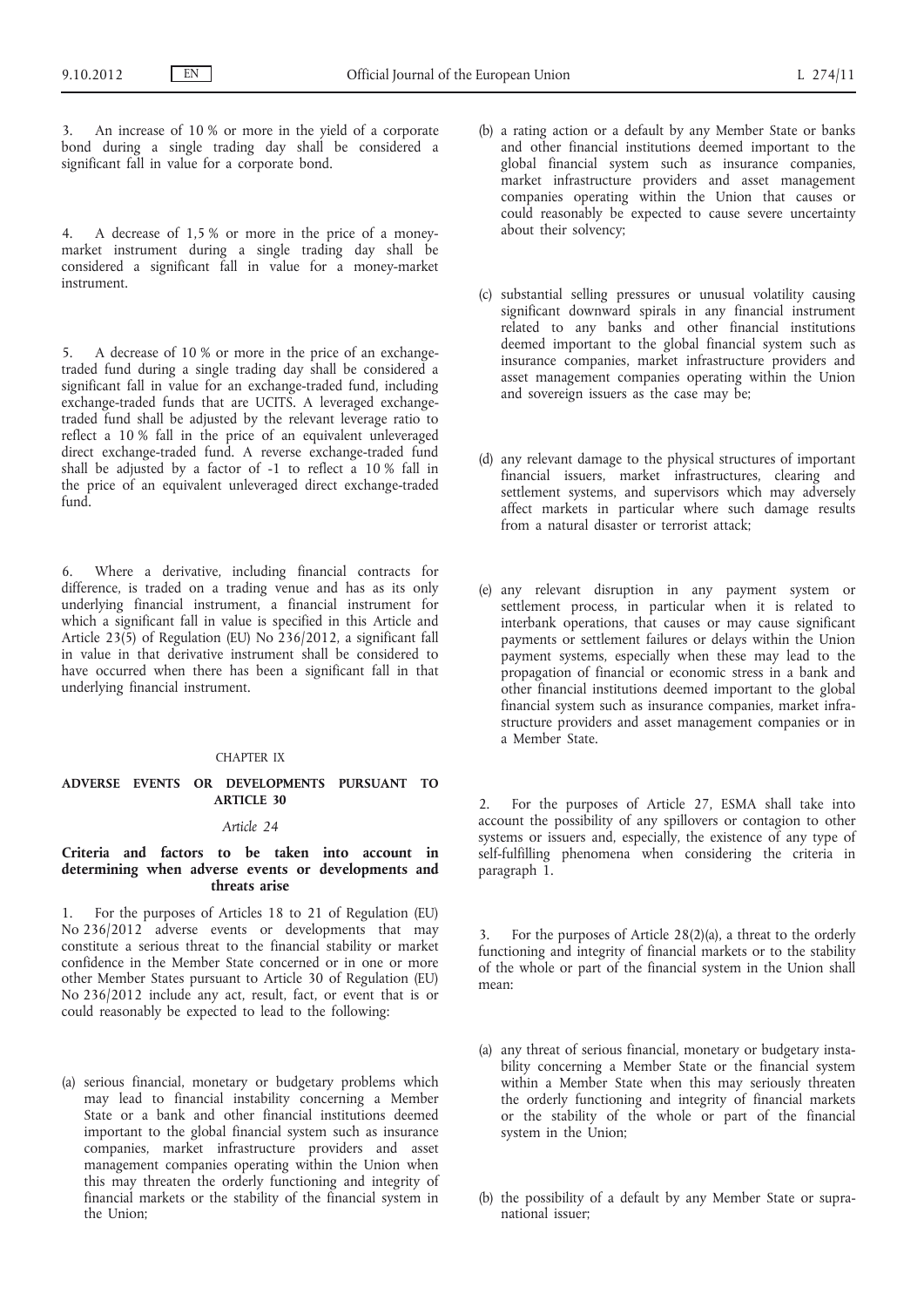- (c) any serious damage to the physical structures of important financial issuers, market infrastructures, clearing and settlement systems, and supervisors which may seriously affect cross-border markets in particular where such damage results from a natural disaster or terrorist attack when this may seriously threaten the orderly functioning and integrity of financial markets or the stability of the whole or part of the financial system in the Union;
- (d) any serious disruption in any payment system or settlement process, in particular when it is related to interbank operations, that causes or may cause significant payments or settlement failures or delays within the Union cross-border

payment systems, especially when these may lead to the propagation of financial or economic stress in the whole or part of the financial system in the Union.

#### *Article 25*

# **Entry into force**

This Regulation shall enter into force on the third day following that of its publication in the *Official Journal of the European Union*.

It shall apply from 1 November 2012.

This Regulation shall be binding in its entirety and directly applicable in all Member States.

Done at Brussels, 5 July 2012.

*For the Commission The President* José Manuel BARROSO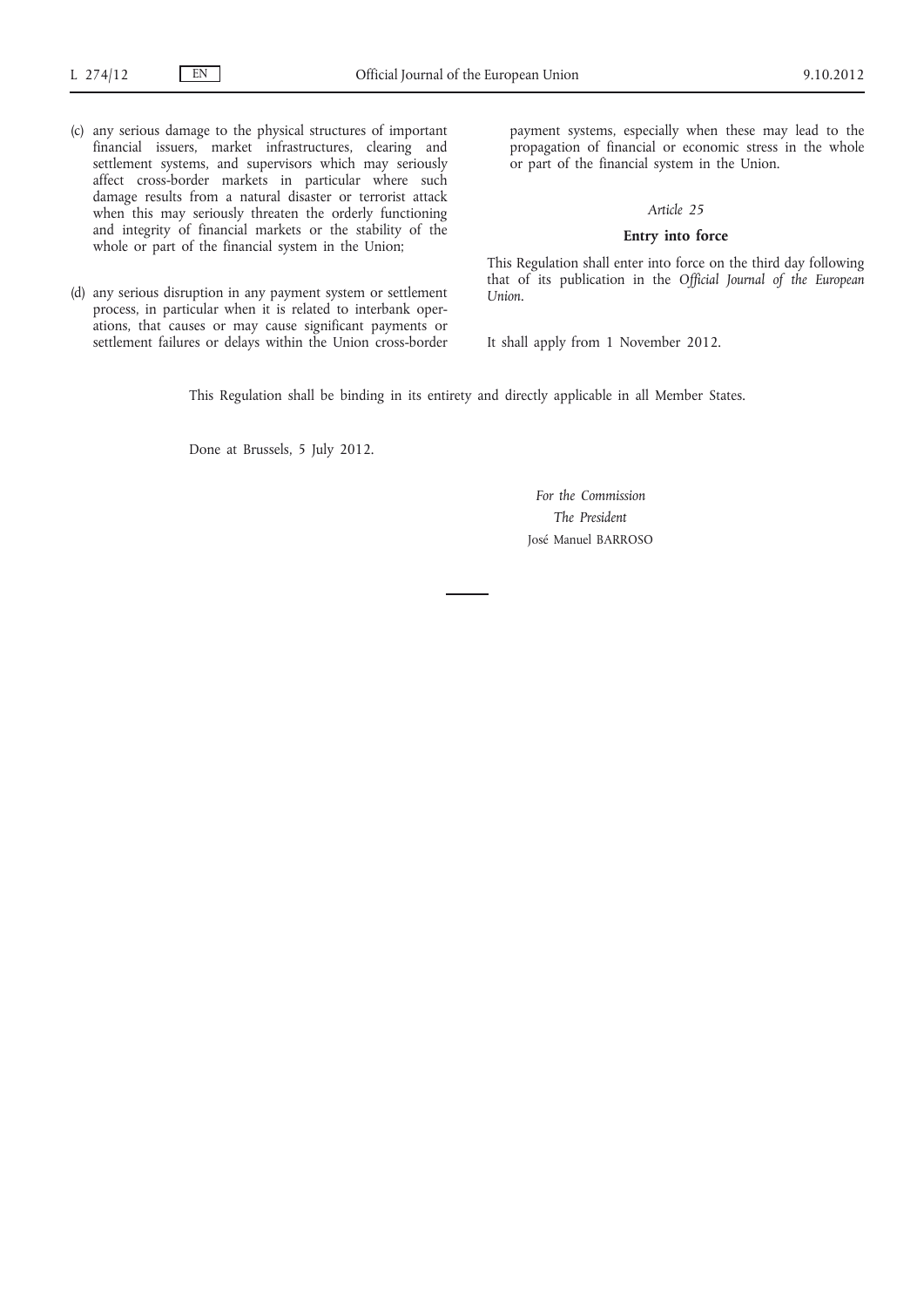# *ANNEX I*

#### PART 1

*Article 5 and 6*

- Options,
- Covered warrants,
- Futures,
- Index-related instruments,
- Contracts for difference,
- Shares/units of exchange-traded funds,
- Swaps,
- Spread bets,
- Packaged retail or professional investment products,
- Complex derivatives,
- Certificates linked to shares,
- Global depositary receipts.

# PART 2

*Article 7*

- Options,
- Futures,
- Index-related instruments,
- Contracts for difference,
- Swaps,
- Spread bets,
- Complex derivatives,
- Certificates linked to sovereign debt.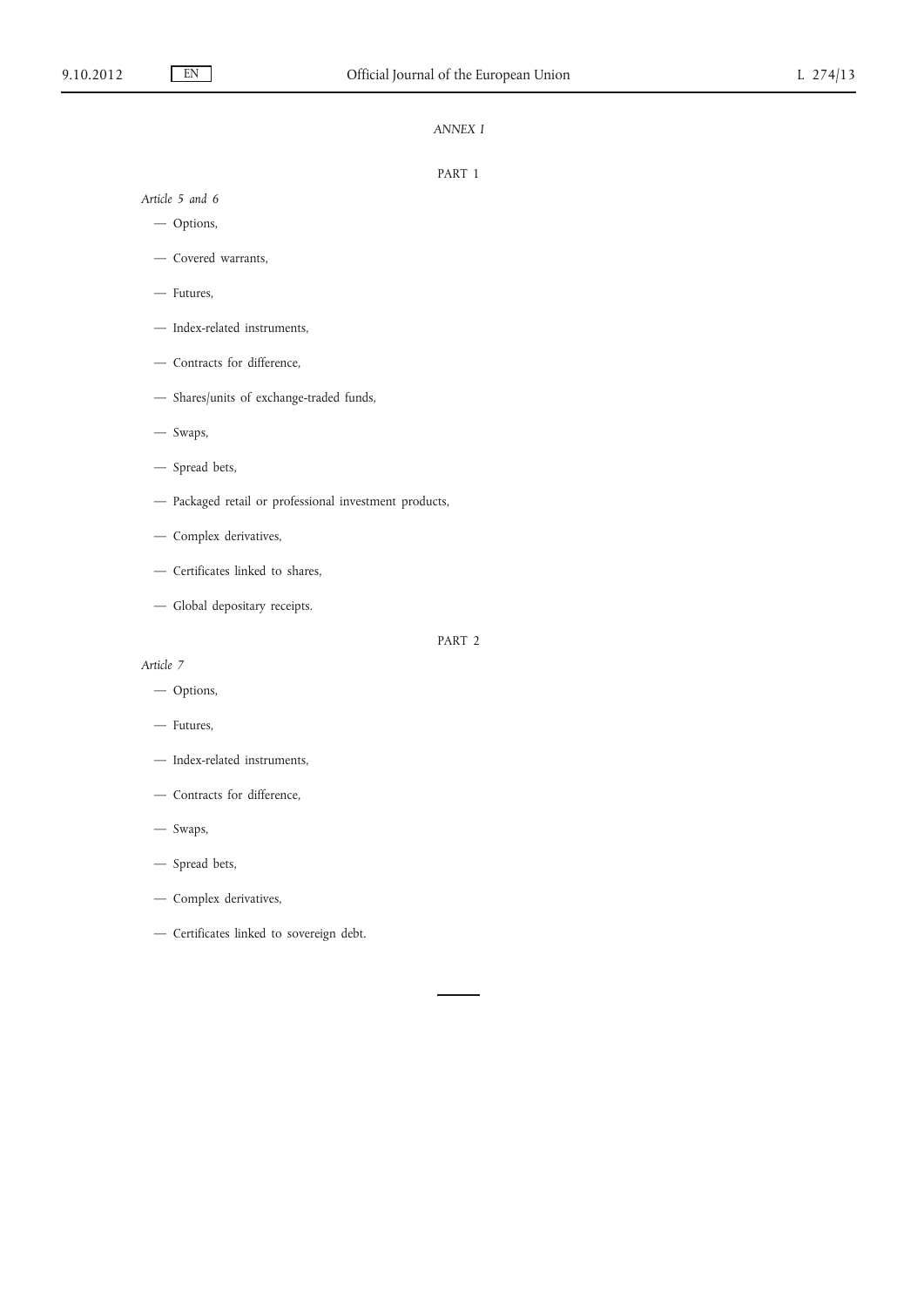#### *ANNEX II*

#### PART 1

#### **The delta-adjusted model for shares**

*Article 10*

1. Any derivative and cash position shall be accounted for on a delta-adjusted basis, with cash position having delta 1. In order to calculate the delta of a derivative, investors shall take into account the current implied volatility of the derivative and the closing price or last price of the underlying instrument. In order to calculate a net short position including equity or cash investments and derivatives, natural or legal persons shall calculate the individual delta-adjusted position of every derivative that is held in the portfolio, adding or subtracting all cash positions as appropriate.

2. A nominal cash short position may not be offset by an equivalent nominal long position taken in derivatives. Deltaadjusted long positions in derivatives may not compensate identical nominal short positions taken in other financial instruments due to the delta adjustment. Natural or legal persons entering into derivatives contracts giving rise to net short positions that must be notified or published pursuant to Articles 5 to 11 of Regulation (EU) No 236/2012 shall calculate net short position changes in their portfolio arising from changes in the delta.

3. Any transaction that confers a financial advantage in the event of a change in price or value of the share held as part of a basket, index or exchange-traded fund shall be included when calculating the position in each individual share. Positions on these financial instruments shall be calculated taking into account the weight of that share in the underlying basket, index or fund. Natural or legal persons shall perform calculations in these financial instruments in accordance with Article 3(3) of Regulation (EU) No 236/2012.

4. The net short position shall be calculated by netting long and short delta-adjusted positions in a given issuer.

5. For the issued share capital, when issuers have several share classes, the total number of shares issued in each class and shall be taken into account and added up.

6. The calculation of net short positions shall take into account changes in the share capital of the issuer that may trigger or eliminate notification obligations in accordance with Article 5 of Regulation (EU) No 236/2012.

7. New shares issued from a capital increase shall be accounted for in the calculation of the total issued share capital from the day they are admitted to trading on a trading venue.

8. The net short position expressed as a percentage of the company's issued share capital shall be calculated by dividing the net short position in equivalent shares by the total issued share capital of the company.

### PART 2

#### **The delta-adjusted model for sovereign debt**

*Article 11*

1. Any cash positions shall be taken into account using their nominal value duration adjusted. Options and other derivative instruments shall be adjusted by their delta which shall be calculated in accordance with Part 1. Calculations of net short positions containing both cash investments and derivatives shall be the individual delta-adjusted position of every derivative that is held in the portfolio, adding or subtracting all cash positions and cash positions shall have a delta equal to 1.

2. Nominal positions in bonds issued in currencies other than the euro shall be converted to euro using the last reliable updated spot currency price available. The same principle shall apply to other financial instruments.

3. Other derivatives, such as forward bonds, shall be also adjusted in accordance with paragraphs 1, 2 and 3.

4. Any economic interest or position that creates a financial advantage in sovereign debt held as part of a basket, index or exchange-traded fund shall be included when calculating the position in each individual sovereign debt. Positions on these financial instruments shall be calculated taking into account the weight of that sovereign exposure in the underlying basket, index or fund. Investors shall perform calculations in these financial instruments in accordance with Article 3(3) of Regulation (EU) No 236/2012.